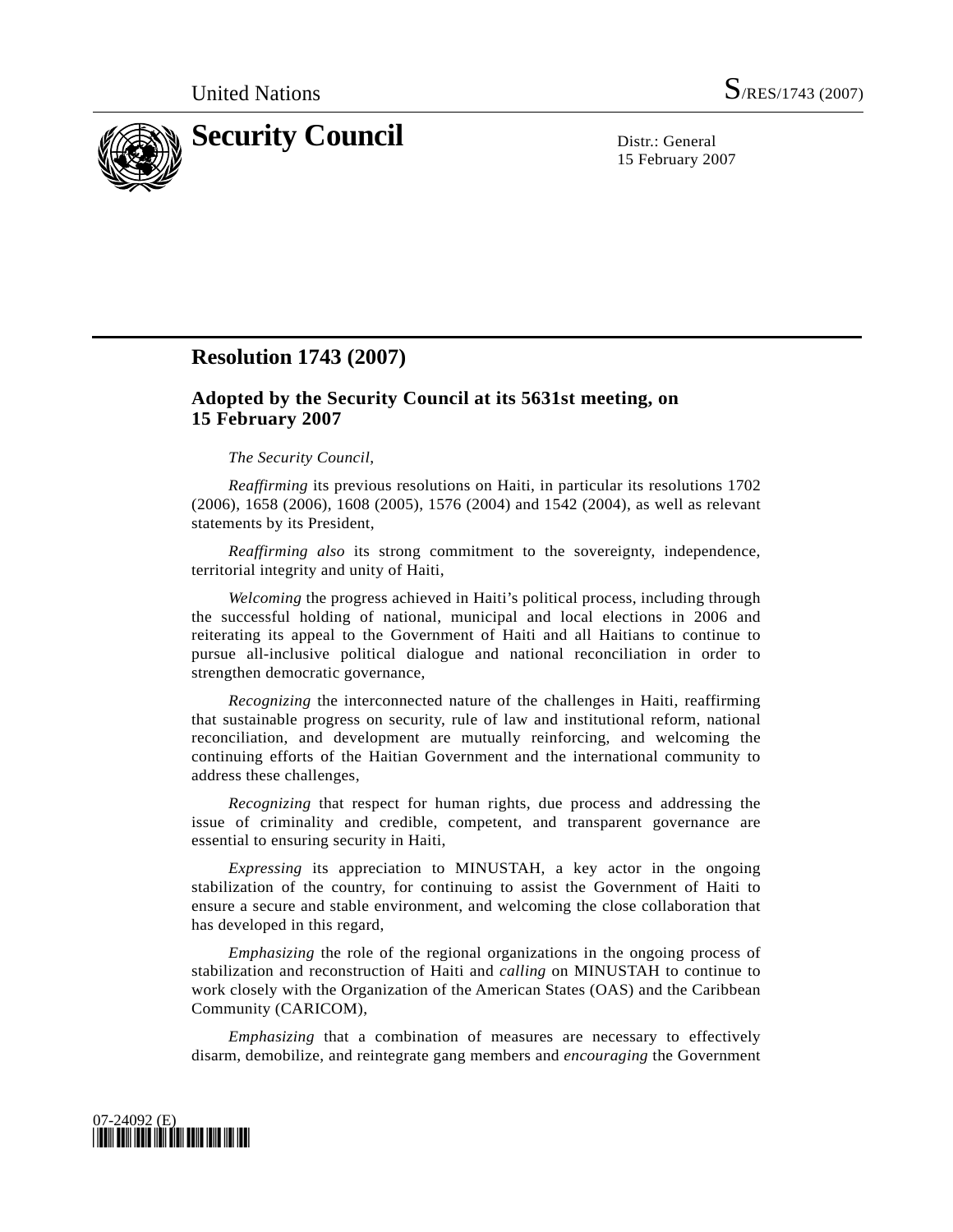of Haiti in coordination with the international community, to accelerate efforts towards this end,

*Calling* on the Haitian Government, in coordination with the international community, to maintain momentum behind security sector reform, in particular the Haitian National Police (HNP) Reform Plan, as well as efforts to reform the judiciary and correctional systems, including by addressing prolonged pretrial detentions and prison overcrowding, and by putting an end to impunity,

*Encouraging* the development by the Haitian authorities, with the support of donors and regional organizations, of permanent and effective electoral institutions,

*Urging* the Government of Haiti, in coordination with the international community, to establish a unified justice sector reform strategy encompassing merging of resources and joint planning,

*Underlining* the need for the quick implementation of highly effective and visible labour-intensive projects that help create jobs and deliver basic social services, and emphasizing the importance of quick-impact projects in the postelectoral phase,

*Acknowledging* the laudable work done by Haitian authorities and MINUSTAH to respond to the needs of disaster-affected people and welcoming future coordinated actions in this regard,

 *Expressing* gratitude to the troops and police personnel of MINUSTAH and to their countries and paying tribute to those injured or killed in the line of duty,

*Stressing* that the Haitian people and their Government hold primary responsibility for achieving stability, social and economic development, and law and order in their country, and recognizing the commitment of the Government of Haiti to its people and to international partners,

*Determining* that the situation in Haiti continues to constitute a threat to international peace and security in the region, despite the progress achieved thus far,

*Acting* under Chapter VII of the Charter of the United Nations, as described in section 1 of operative paragraph 7 of resolution 1542 (2004),

 1. *Decides* to extend the mandate of MINUSTAH as contained in its resolutions 1542 (2004), 1608 (2005) and 1702 (2006) until 15 October 2007 with the intention to renew for further periods;

 2. *Welcomes* the Secretary-General's report S/2006/1003 of 19 December 2006, and takes note of its recommendations;

 3. *Expresses* its full support for the Special Representative of the Secretary-General, notably in his efforts to improve the security situation in close cooperation with the Government of Haiti, and reaffirms his authority in the coordination and conduct of all activities of United Nations agencies, funds and programmes in Haiti;

 4. *Recognizes* the ownership and primary responsibility of the Government of Haiti over all aspects of the country's stabilization and good governance and *recognizes* the role of MINUSTAH in supporting the Government's efforts in this regard, and encourages the Government of Haiti to continue to take full advantage of international support to enhance its capacity;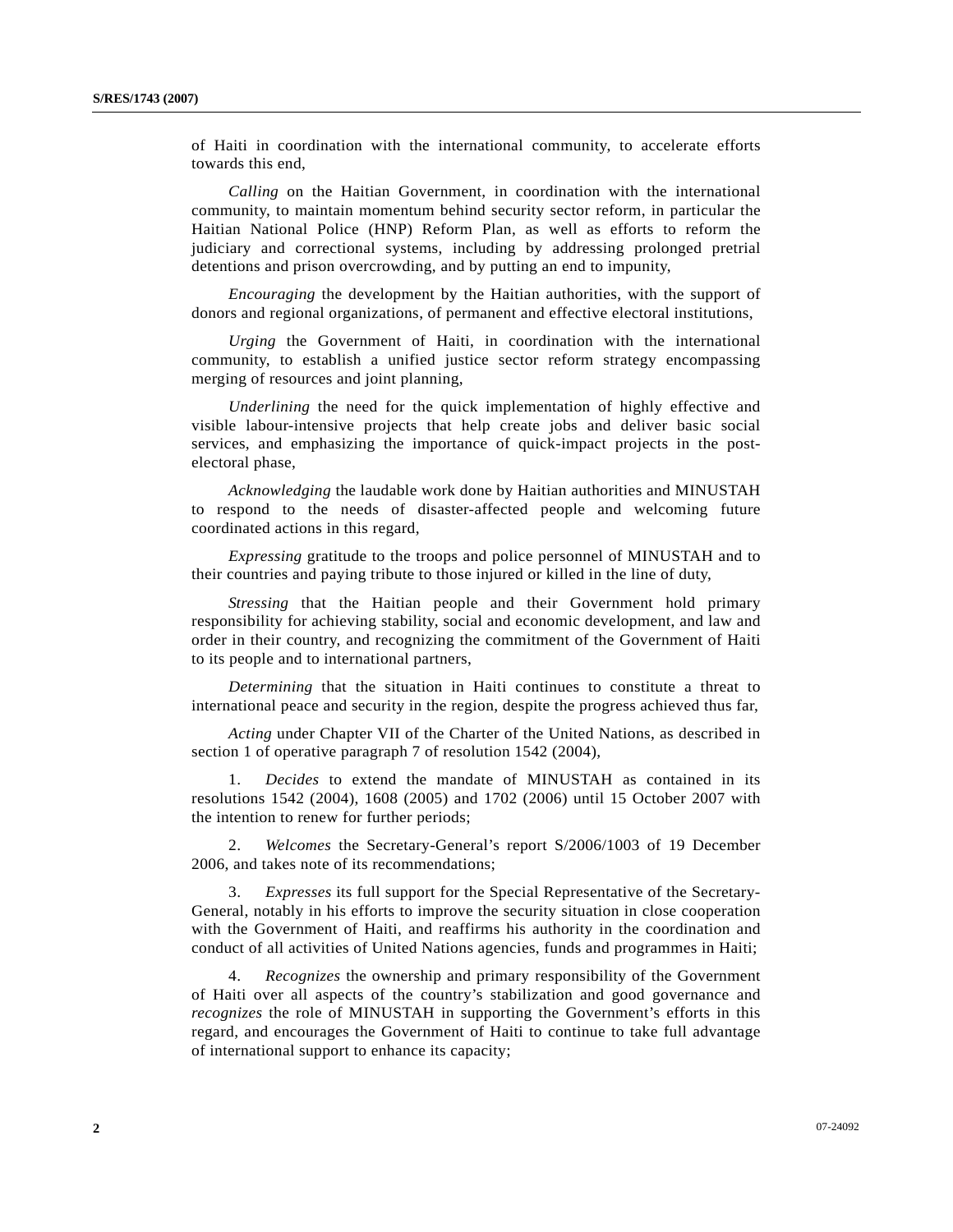5. *Reaffirms* its call upon MINUSTAH to support the constitutional and political process under way in Haiti, including through its good offices and, in cooperation with the Government of Haiti, to promote all-inclusive political dialogue and national reconciliation;

 6. *Welcomes* the continuing contribution by MINUSTAH to capacity and institution-building at all levels, and *calls upon* MINUSTAH, consistent with its mandate, to expand such support to strengthen State institutions, especially outside Port-au-Prince, including through the provision of specialized expertise to key ministries;

 7. *Requests* that MINUSTAH continue the increased tempo of operations in support of the HNP against armed gangs as deemed necessary to restore security, notably in Port-au-Prince, and encourages MINUSTAH and the Government of Haiti to undertake coordinated deterrent actions to decrease the level of violence;

 8. *Requests also* the United Nations country team and calls upon the humanitarian and development actors, to complement security operations undertaken by the Government of Haiti with the support of MINUSTAH with activities aimed at effectively improving the living conditions of the concerned populations;

9. *Requests* MINUSTAH to continue to implement quick-impact projects;

 10. *Requests*, in this context, MINUSTAH to accelerate efforts to reorient its disarmament, demobilization and reintegration resources towards a comprehensive community violence reduction programme as decided in resolution 1702 (2006), in close coordination with the Government of Haiti and other relevant actors;

 11. *Deplores* and condemns in the strongest terms any attack against personnel from MINUSTAH and *demands* that no acts of intimidation or violence be directed against United Nations and associated personnel and other international and humanitarian organizations engaged in humanitarian, development or peacekeeping work;

 12. *Reaffirms* MINUSTAH's mandate to provide operational support to the Haitian coast guard, and invites Member States, in coordination with MINUSTAH, to engage with the Government of Haiti to address cross-border illicit trafficking of drugs and arms, and other illegal activities;

 13. *Welcomes* progress in the implementation of the HNP Reform Plan and *requests* MINUSTAH to remain engaged in assisting the Government of Haiti to reform and restructure the HNP, consistent with its mandate, including by increasing momentum behind the monitoring, mentoring, training, vetting of all police personnel and the strengthening of institutional capacities;

 14. *Requests* MINUSTAH to provide necessary support for the Haitian authorities' efforts to reform the key elements of justice and the corrections sectors, closely synchronized with the plan for the reform and restructuring of the HNP, consistent with its mandate under resolution 1542 (2004) and as further decided in resolution 1702 (2006), and *encourages* the Government of Haiti to take full advantage of that support;

 15. *Reaffirms* MINUSTAH's human rights mandate and calls on the Haitian authorities to continue their efforts to promote and protect human rights;